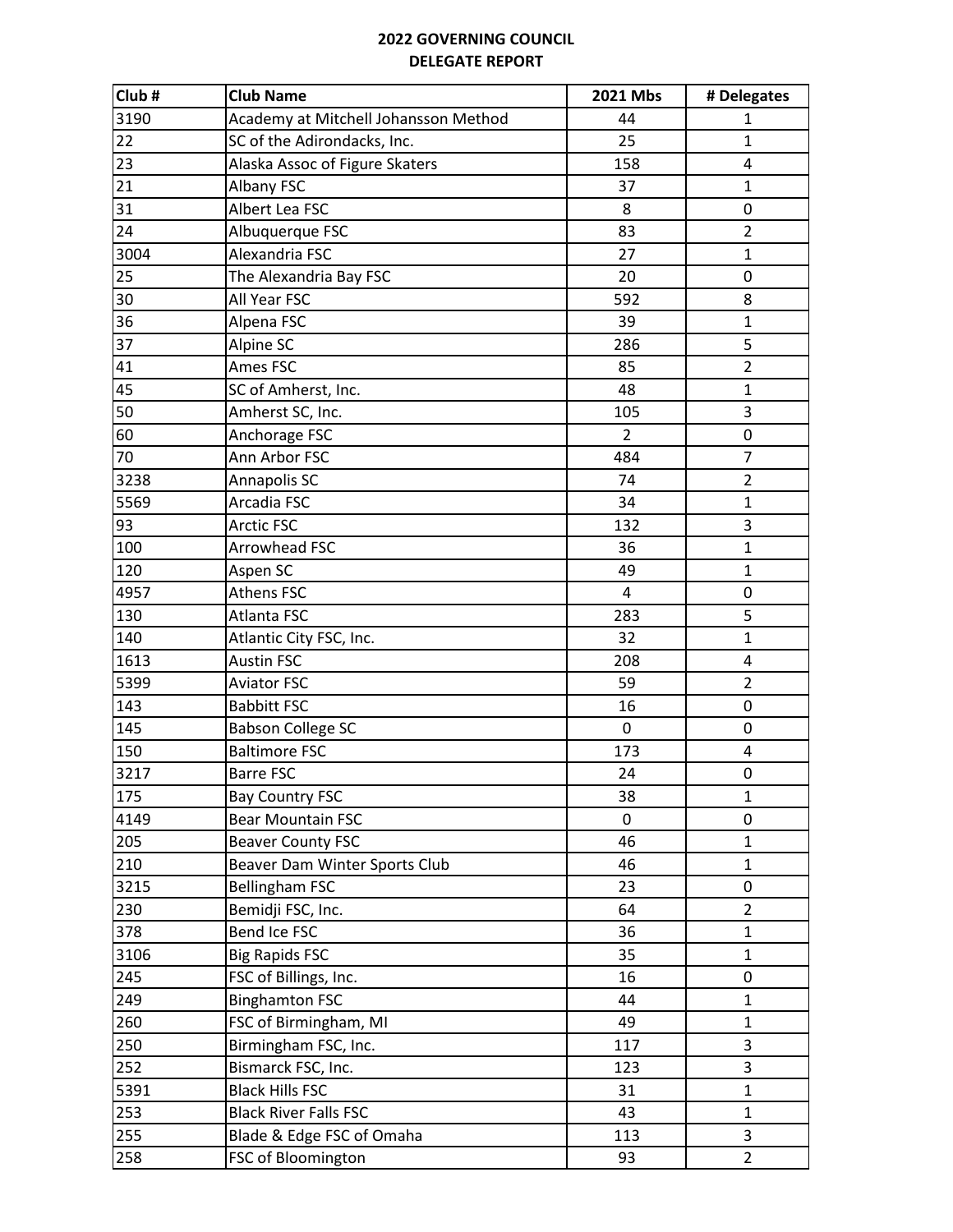| Club# | <b>Club Name</b>                      | 2021 Mbs | # Delegates    |
|-------|---------------------------------------|----------|----------------|
| 2602  | Blue Edge FSC of Connecticut          | 39       | 1              |
| 1629  | <b>Blue Ridge FSC</b>                 | 48       | $\mathbf{1}$   |
| 2310  | <b>Boise FSC</b>                      | 110      | 3              |
| 2220  | Bolton FSC, Inc.                      | 74       | $\overline{2}$ |
| 273   | <b>Border Blades FSC</b>              | 113      | 3              |
| 290   | The Skating Club of Boston            | 775      | 10             |
| 3222  | <b>Bottineau FSC</b>                  | 39       | $\mathbf{1}$   |
| 297   | The Bourne SC, Inc.                   | 56       | $\overline{2}$ |
| 313   | <b>Bowie FSC</b>                      | 13       | 0              |
| 310   | <b>Bowling Green SC</b>               | 35       | $\mathbf{1}$   |
| 324   | <b>Bozeman FSC</b>                    | 75       | $\overline{2}$ |
| 340   | Braemar-City of Lakes FSC             | 140      | 3              |
| 343   | Brattleboro FSC, Inc.                 | 10       | 0              |
| 5180  | <b>Brazos Valley FSC</b>              | 90       | $\overline{2}$ |
| 5156  | <b>Breezy Point FSC</b>               | 19       | 0              |
| 5116  | <b>Bremerton FSC</b>                  | 42       | $\mathbf{1}$   |
| 345   | SC of Brewster, Inc.                  | 69       | $\overline{2}$ |
| 350   | Bridgeport SC, Inc.                   | 42       | $\mathbf{1}$   |
| 360   | Broadmoor SC, Inc.                    | 269      | 5              |
| 385   | Brooklyn FSC of Ohio                  | 49       | $\mathbf{1}$   |
| 390   | SC of Brunswick                       | 38       | $\mathbf 1$    |
| 400   | Buffalo SC, Inc.                      | 85       | $\overline{2}$ |
| 435   | <b>Burnsville-MN Valley FSC</b>       | 74       | $\overline{2}$ |
| 441   | The Cache Valley FSC                  | 71       | $\overline{2}$ |
| 444   | Calumet FSC                           | 27       | $\mathbf{1}$   |
| 450   | Cambridge SC                          | 0        | 0              |
| 451   | Camillus FSC                          | 95       | $\overline{2}$ |
| 460   | Cantiague FSC, Inc.                   | 90       | $\overline{2}$ |
| 470   | Cape Cod SC, Inc.                     | 20       | 0              |
| 480   | Capital City FSC, Inc.                | 69       | $\overline{2}$ |
| 4983  | Capitol FSC                           | 0        | 0              |
| 482   | Carolinas FSC                         | 165      | 4              |
| 485   | <b>Carousel Sherwood FSC</b>          | 102      | 3              |
| 490   | Carriage FSC, Inc.                    | 0        | 0              |
| 5145  | Cascade Valley FSC                    | 98       | $\overline{2}$ |
| 495   | Casper FSC                            | 39       | 1              |
| 1617  | Cedar Valley FSC                      | 12       | 0              |
| 499   | <b>Centennial Park FSC</b>            | 27       | $\mathbf{1}$   |
| 496   | Centennial SC                         | 114      | 3              |
| 494   | Center Ice SC                         | 56       | $\overline{2}$ |
| 5626  | Center Ice of Oaks FSC                | 84       | $\overline{2}$ |
| 3430  | The Center Skating Academy            | 44       | $\mathbf{1}$   |
| 497   | Central Carolina SC                   | 134      | 3              |
| 1218  | Central Florida FSC                   | 120      | 3              |
| 5652  | <b>Central Illinois FSC</b>           | 97       | $\overline{2}$ |
| 5617  | Central Iowa FSC                      | 39       | $\mathbf{1}$   |
| 117   | Central New Hampshire Skating Academy | 0        | 0              |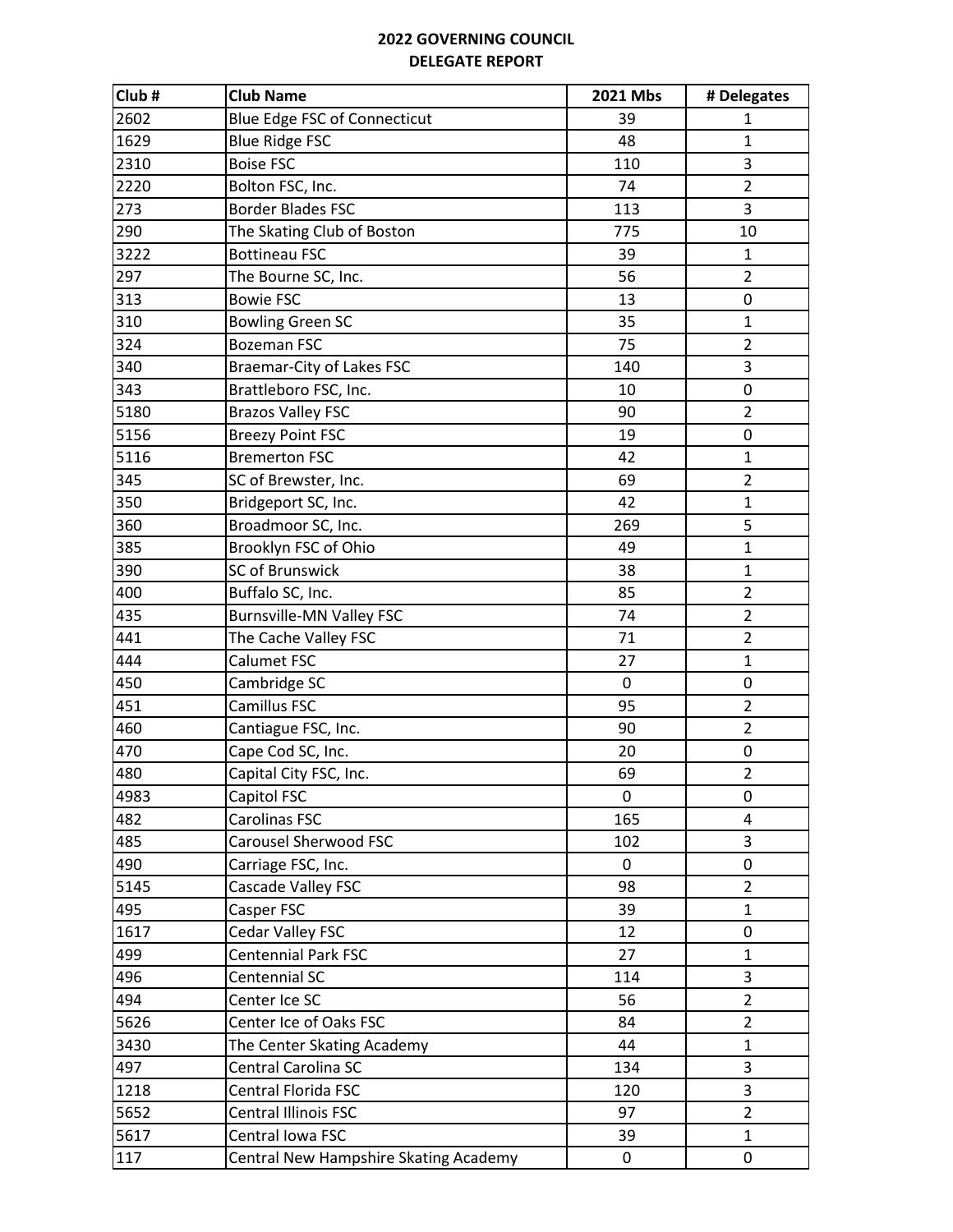| Club# | <b>Club Name</b>                       | 2021 Mbs       | # Delegates             |
|-------|----------------------------------------|----------------|-------------------------|
| 355   | The SC of Central New Jersey           | 48             | 1                       |
| 2068  | SC of Central New York                 | 71             | $\overline{2}$          |
| 553   | SC Of Central Ohio                     | 63             | $\overline{2}$          |
| 2347  | Central Pennsylvania FSC               | 75             | $\overline{2}$          |
| 5275  | Central South Dakota SC                | 59             | $\overline{2}$          |
| 501   | Central Virginia SC                    | 43             | $\mathbf{1}$            |
| 5177  | The Chagrin Valley FSC                 | 27             | $\mathbf{1}$            |
| 2954  | Champions' Edge SC                     | 123            | 3                       |
| 500   | Champlain Valley SC                    | 91             | $\overline{2}$          |
| 506   | <b>Channel Islands FSC</b>             | $\mathbf{1}$   | 0                       |
| 518   | FSC of Charleston                      | 128            | 3                       |
| 520   | <b>Charleston FSC</b>                  | 71             | $\overline{2}$          |
| 5193  | FSC of Charlotte                       | 142            | 3                       |
| 526   | Charlottesville FSC                    | 18             | 0                       |
| 530   | Charter Oak FSC                        | 64             | $\overline{2}$          |
| 532   | Chaska FSC                             | 74             | $\overline{2}$          |
| 5322  | Chelsea FSC                            | 48             | $\mathbf{1}$            |
| 531   | Chesapeake FSC, Inc.                   | $\overline{2}$ | 0                       |
| 550   | Chicago FSC                            | 276            | 5                       |
| 3251  | Chippewa FSC                           | 51             | $\overline{2}$          |
| 560   | Chisholm SC                            | 78             | $\overline{2}$          |
| 570   | <b>Christmas Brook FSC</b>             | 17             | 0                       |
| 580   | FSC of Cincinnati                      | 62             | $\overline{2}$          |
| 588   | City of Palms FSC                      | 53             | $\overline{2}$          |
| 595   | Clayton FSC                            | 24             | 0                       |
| 5195  | Cleveland Ice Storm                    | 130            | 3                       |
| 610   | Cleveland SC                           | 64             | $\overline{2}$          |
| 620   | <b>Clinton FSC</b>                     | 46             | $\mathbf{1}$            |
| 3396  | <b>CN Figure Skating Academy</b>       | 39             | 1                       |
| 640   | Cody Figure Skating                    | 29             | $\mathbf{1}$            |
| 655   | <b>Colonial FSC</b>                    | 324            | 5                       |
| 660   | Colonial SC of Pennsylvania            | 89             | $\overline{2}$          |
| 661   | Colorado SC                            | 128            | 3                       |
| 664   | Colorado Springs SC                    | 17             | 0                       |
| 666   | Columbia FSC (MD)                      | 187            | 4                       |
| 668   | Columbine FSC                          | 26             | 1                       |
| 670   | Columbus FSC                           | 164            | 4                       |
| 2875  | <b>Columbus Figure Skating Academy</b> | 21             | 0                       |
| 680   | Commonwealth FSC                       | 69             | $\overline{2}$          |
| 682   | Connecticut Skating Academy, Inc.      | 84             | $\overline{2}$          |
| 1488  | Copper Country Skating Academy         | 56             | $\overline{2}$          |
| 5548  | Copper State SC                        | 101            | 3                       |
| 653   | Cortland FSC, Inc.                     | 38             | $\mathbf{1}$            |
| 1214  | Cottonwood Heights FSC                 | 163            | $\overline{\mathbf{4}}$ |
| 95    | Coyotes SC of Arizona                  | 325            | 5                       |
| 705   | Creve Coeur FSC                        | 85             | $\overline{2}$          |
| 3189  | Crookston FSC                          | 13             | 0                       |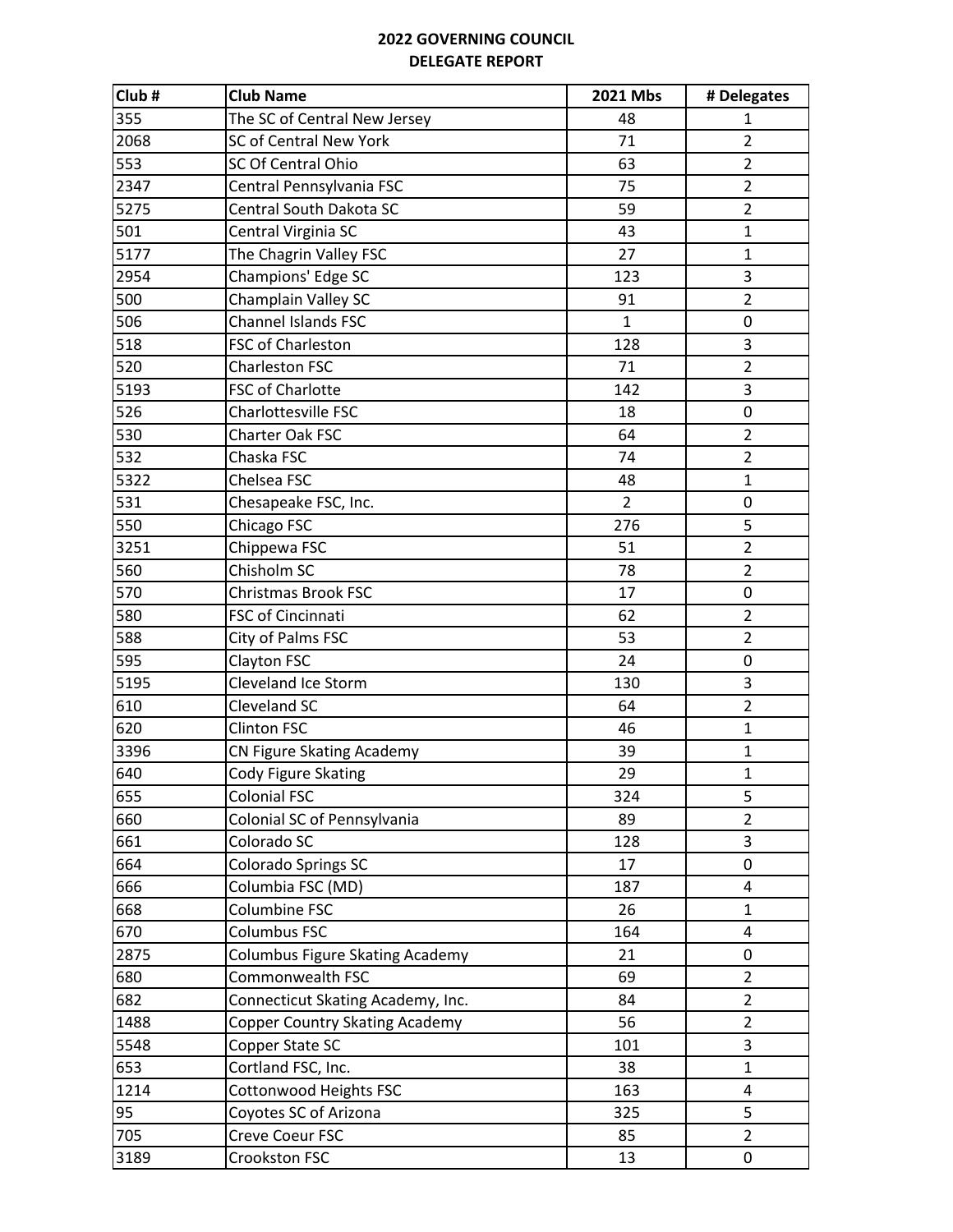| Club# | <b>Club Name</b>                    | 2021 Mbs | # Delegates    |
|-------|-------------------------------------|----------|----------------|
| 1107  | <b>Crossroads FSC</b>               | 58       | 2              |
| 706   | Crystal Ice FSC                     | 74       | $\overline{2}$ |
| 3147  | <b>Crystal Skating Academy</b>      | 38       | $\mathbf{1}$   |
| 5176  | <b>Cutting Edge FSC</b>             | 148      | 3              |
| 5454  | Dakotah FSC                         | 33       | $\mathbf{1}$   |
| 720   | Dallas FSC, Inc.                    | 700      | 9              |
| 730   | SC at Dartmouth, Inc.               | 28       | $\mathbf{1}$   |
| 731   | Daytona Beach FSC, Inc.             | 47       | 1              |
| 1010  | Dearborn FSC                        | 196      | 4              |
| 5081  | Deep Freeze SC                      | 40       | $\mathbf{1}$   |
| 736   | University of Delaware FSC          | 179      | 4              |
| 740   | Denver Colorado FSC                 | 373      | 6              |
| 760   | Des Moines FSC                      | 21       | 0              |
| 1744  | The Desert FSC                      | 19       | 0              |
| 5154  | Desert Ice SC Of Arizona            | 125      | 3              |
| 780   | Detroit SC, Inc.                    | 345      | 5              |
| 5430  | Diamond City FSC                    | 76       | $\overline{2}$ |
| 793   | Diamond Edge FSC                    | 61       | $\overline{2}$ |
| 3436  | <b>District Impact Skating Club</b> | 50       | $\overline{2}$ |
| 3406  | Dubuque FSC                         | 27       | $\mathbf{1}$   |
| 800   | Duluth FSC                          | 123      | 3              |
| 801   | DuPage FSC                          | 429      | 6              |
| 803   | <b>Dutchess FSC</b>                 | 34       | 1              |
| 1115  | Eagan Ice Crystal FSC               | 76       | $\overline{2}$ |
| 805   | Eagle River FSC                     | 34       | $\mathbf{1}$   |
| 5278  | East Alton Skating Academy          | 26       | $\mathbf{1}$   |
| 814   | Eastern Iowa FSC                    | 59       | $\overline{2}$ |
| 817   | Eau Claire FSC                      | 73       | $\overline{2}$ |
| 818   | <b>Eden Prairie FSC</b>             | 116      | 3              |
| 3242  | <b>Edges of Philadelphia</b>        | 29       | $\mathbf{1}$   |
| 462   | El Paso FSC                         | 7        | 0              |
| 5049  | <b>Elite Skating Academy</b>        | 0        | 0              |
| 2590  | Elite Edge SC                       | 53       | $\overline{2}$ |
| 824   | <b>Elk River FSC</b>                | 47       | $\mathbf{1}$   |
| 830   | Englewood Field Club                | 31       | $\mathbf{1}$   |
| 845   | Escanaba Area FSC                   | 77       | $\overline{2}$ |
| 850   | <b>Essex Hunt Club</b>              | 0        | 0              |
| 1570  | Essex SC of NJ, Inc.                | 261      | 5              |
| 860   | Euclid Blade & Edge FSC, Inc.       | 29       | $\mathbf{1}$   |
| 826   | Eugene FSC                          | 31       | $\mathbf{1}$   |
| 4998  | Everett FSC                         | 41       | $\mathbf{1}$   |
| 864   | <b>ISC of Exeter</b>                | 23       | 0              |
| 5698  | <b>Exton Edge</b>                   | 69       | $\overline{2}$ |
| 882   | Fairbanks FSC                       | 16       | 0              |
| 2168  | SC of Fairfield County              | 89       | $\overline{2}$ |
| 870   | Falmouth FSC                        | 42       | $\mathbf{1}$   |
| 880   | <b>Farmington Hills FSC</b>         | 94       | $\overline{2}$ |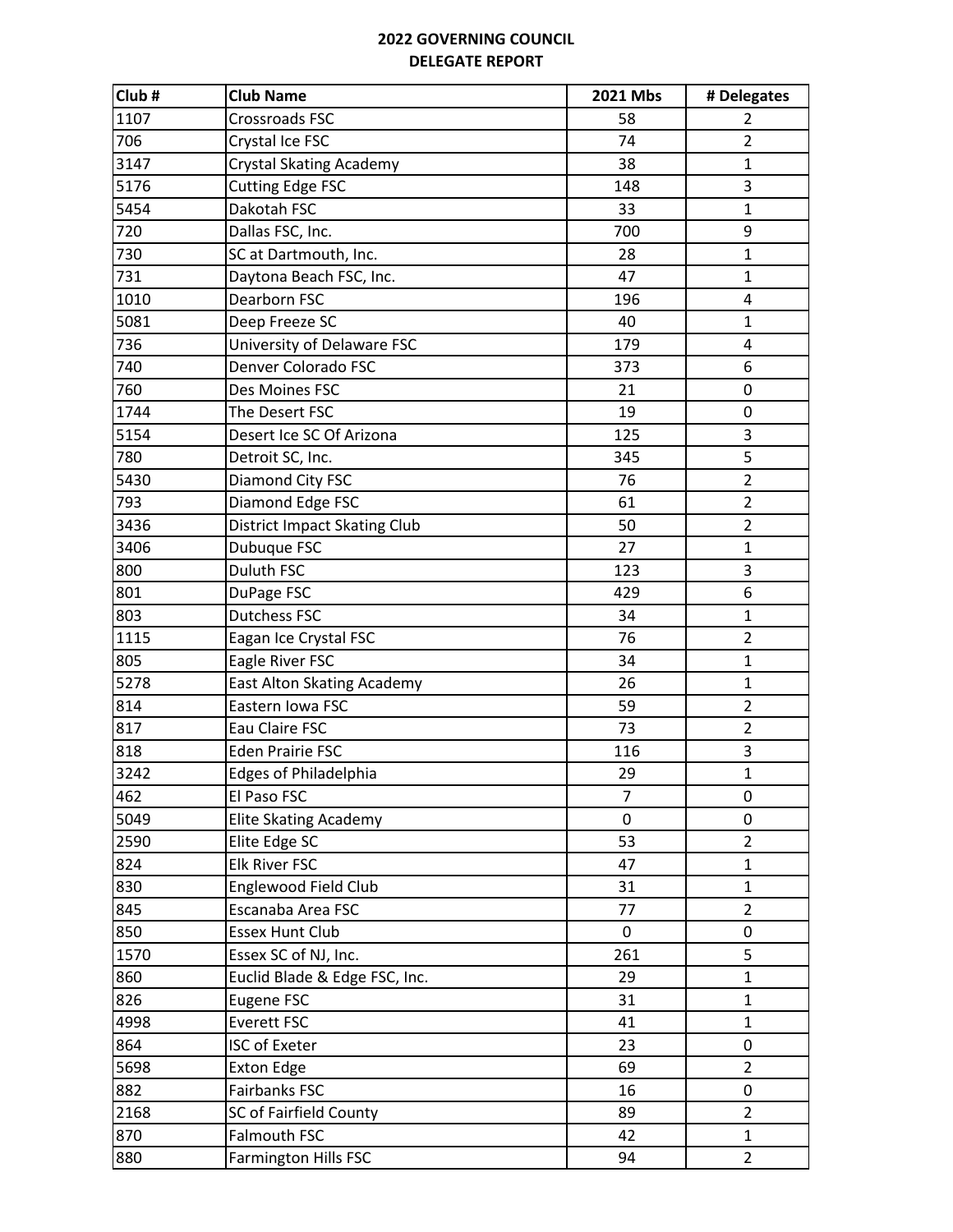| Club# | <b>Club Name</b>                      | 2021 Mbs       | # Delegates    |
|-------|---------------------------------------|----------------|----------------|
| 887   | Fergus Falls SC, Inc.                 | 64             | 2              |
| 2996  | <b>Findlay Silver Blades FSC</b>      | 47             | $\mathbf{1}$   |
| 5648  | Finer Edge FSC                        | 78             | $\overline{2}$ |
| 889   | SC of Finger Lakes, Inc.              | 3              | 0              |
| 4968  | <b>First Coast FSC</b>                | 58             | $\overline{2}$ |
| 4495  | <b>Flagstaff FSC</b>                  | 67             | $\overline{2}$ |
| 5477  | <b>Flatirons FSC</b>                  | 9              | 0              |
| 900   | The SC of Florida, Inc.               | 105            | 3              |
| 903   | Florida Everblades FSC                | 103            | 3              |
| 905   | Florida Goldcoast FSC, Inc.           | 4              | 0              |
| 2235  | Florida SunCoast FSC, Inc.            | $\mathbf{1}$   | 0              |
| 907   | Fond Du Lac FSC                       | 77             | $\overline{2}$ |
| 910   | Forestwood FSC of Parma Ohio          | 35             | $\mathbf{1}$   |
| 917   | Fort Collins FSC                      | 203            | 4              |
| 920   | Fort Wayne ISC, Inc.                  | 86             | $\overline{2}$ |
| 927   | Fraser FSC                            | 33             | $\mathbf{1}$   |
| 930   | Frederick FSC                         | 118            | 3              |
| 3181  | Freedom FSC                           | 15             | 0              |
| 940   | <b>ISC of Fresno</b>                  | 71             | $\overline{2}$ |
| 941   | Fulton FSC, Inc.                      | 51             | $\overline{2}$ |
| 944   | Garden City FSC                       | 35             | $\mathbf{1}$   |
| 110   | Garden State SC                       | 58             | $\overline{2}$ |
| 2230  | The Gardens FSC of Maryland           | 97             | $\overline{2}$ |
| 945   | Garfield Heights FSC                  | $\overline{7}$ | 0              |
| 949   | Gate City FSC                         | 132            | 3              |
| 950   | Genesee FSC                           | 99             | $\overline{2}$ |
| 952   | Georgia FSC                           | 328            | 5              |
| 958   | <b>Gilmour Academy FSC</b>            | 65             | $\overline{2}$ |
| 2515  | Glacier Skate Academy                 | 26             | $\mathbf{1}$   |
| 4153  | Glacier Falls FSC, Inc.               | 319            | 5              |
| 970   | Glenwood FSC                          | 204            | 4              |
| 4478  | Glissad SC                            | 42             | 1              |
| 3495  | Go4Gold Shakopee Skating Academy      | 38             | $\mathbf{1}$   |
| 318   | <b>Grand Junction FSC</b>             | 8              | 0              |
| 995   | Great Bay FSC, Inc.                   | 44             | 1              |
| 1040  | <b>Great Falls FSC</b>                | 13             | 0              |
| 3400  | Great Lakes FSC                       | 101            | 3              |
| 1000  | Great Neck FSC, Inc.                  | 105            | 3              |
| 1013  | <b>Greater Evansville FSC</b>         | 95             | $\overline{2}$ |
| 992   | <b>Greater Grand Rapids FSC</b>       | 61             | $\overline{2}$ |
| 755   | <b>Greater Green Bay FSC</b>          | 96             | $\overline{2}$ |
| 2167  | Greater Kalamazoo Skating Association | 116            | 3              |
| 1030  | <b>Greater Milwaukee FSC</b>          | 27             | $\mathbf{1}$   |
| 4400  | SC of Greater Youngstown              | 26             | $\mathbf{1}$   |
| 4109  | Greenville FSC, Inc.                  | 51             | $\overline{2}$ |
| 3077  | Greenway Emerald Ice                  | 58             | $\overline{2}$ |
| 1050  | Greenwich SC, Inc.                    | 26             | $\mathbf{1}$   |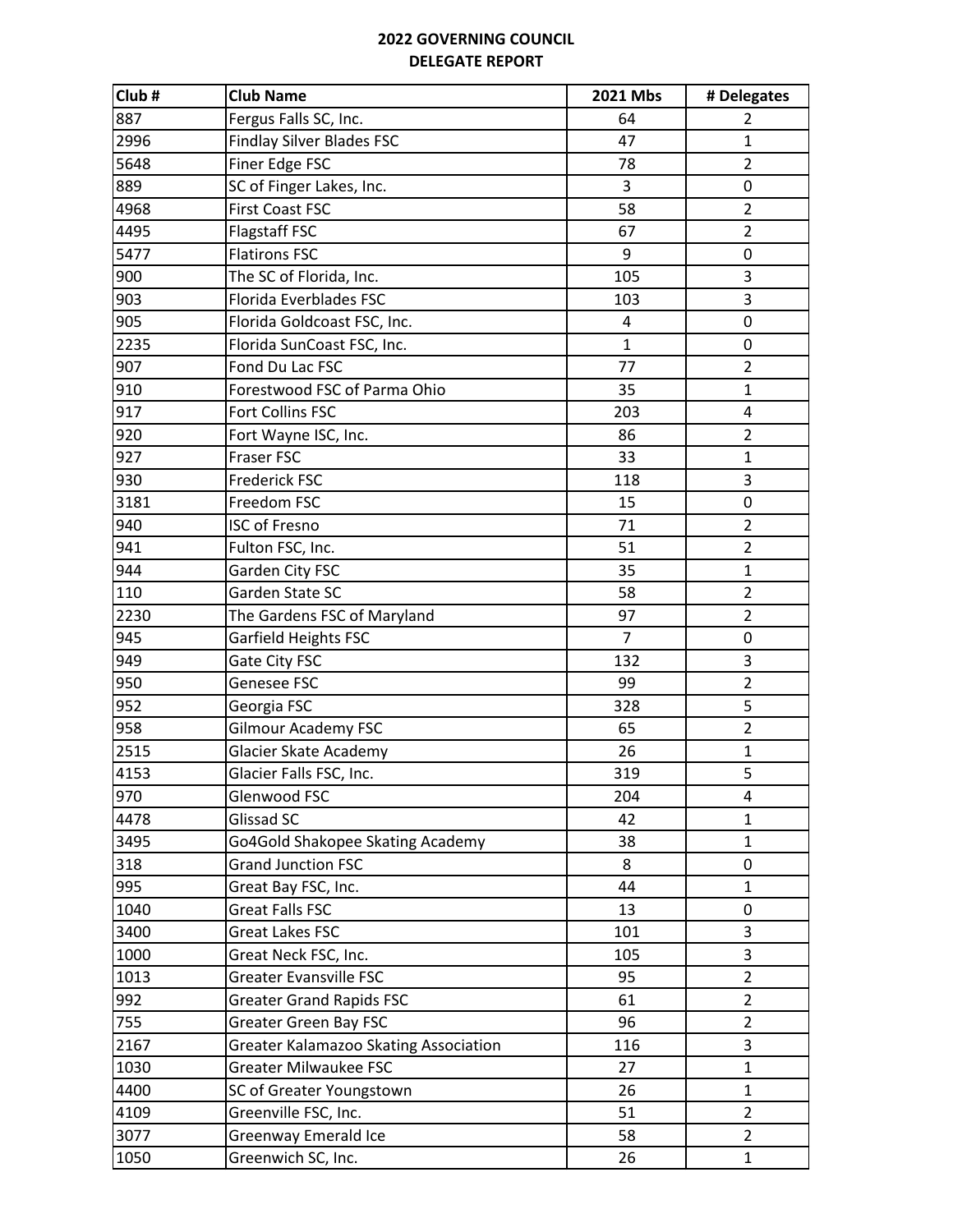| Club# | <b>Club Name</b>                           | 2021 Mbs | # Delegates    |
|-------|--------------------------------------------|----------|----------------|
| 1085  | Hamden Figure Skating Assc Inc             | 38       | 1              |
| 12    | Harlem FSC                                 | 20       | 0              |
| 1108  | Hawaii FSC                                 | 38       | 1              |
| 5075  | Hawkeye SC                                 | 72       | $\overline{2}$ |
| 1110  | Hayden Recreation Centre FSC, Inc          | 334      | 5              |
| 1111  | Hayward FSC                                | 19       | 0              |
| 3137  | Hazen FSC                                  | 23       | 0              |
| 1112  | <b>Heart Of Illinois SC</b>                | 75       | $\overline{2}$ |
| 5558  | <b>Heartland FSC</b>                       | 81       | $\overline{2}$ |
| 4218  | Helena FSC                                 | 35       | $\mathbf{1}$   |
| 5631  | Heritage FSC                               | 69       | $\overline{2}$ |
| 1120  | <b>Hershey FSC</b>                         | 153      | 4              |
| 3277  | <b>Hess FSC</b>                            | 42       | $\mathbf{1}$   |
| 1130  | Hiawatha SC                                | 54       | $\overline{2}$ |
| 1140  | <b>Hibbing FSC</b>                         | 41       | 1              |
| 1150  | Hickory Hill FSC                           | 54       | $\overline{2}$ |
| 2343  | High Peaks Skating Academy                 | 23       | 0              |
| 430   | <b>Highland SC</b>                         | 186      | 4              |
| 1155  | SC of Hingham, Inc.                        | 37       | $\mathbf{1}$   |
| 651   | Hollydell FSC                              | 29       | $\mathbf{1}$   |
| 2535  | The SC of Houston                          | 292      | 5              |
| 1912  | <b>Hudson Valley FSC</b>                   | 38       | $\mathbf{1}$   |
| 1910  | Hudson-Mohawk FSC                          | 42       | $\mathbf{1}$   |
| 1180  | The SC of Huntsville                       | 60       | $\overline{2}$ |
| 493   | Ice & Blades Of Western Pennsylvania, Inc. | 39       | $\mathbf{1}$   |
| 1185  | Ice Crystals FSC                           | 10       | 0              |
| 39    | Ice House Of New Jersey FSC                | 128      | 3              |
| 5091  | Ice House Skating Academy                  | 128      | 3              |
| 305   | Ice in Paradise FSC                        | 39       | $\mathbf{1}$   |
| 3247  | SC of Ice Land                             | 46       | $\mathbf{1}$   |
| 3020  | Ice Line FSC                               | 73       | 2              |
| 896   | Iceland Competitive Edge FSC               | 22       | 0              |
| 4426  | IceWorks SC                                | 283      | 5              |
| 1194  | Idaho Falls FSC                            | 35       | 1              |
| 1200  | Illini FSC                                 | 18       | 0              |
| 1203  | <b>Illinois Valley FSC</b>                 | 27       | $\mathbf{1}$   |
| 1205  | ISC of Indianapolis, Inc.                  | 47       | $\mathbf{1}$   |
| 4128  | Indy Central FSC                           | 41       | $\mathbf{1}$   |
| 1217  | <b>International Falls FSC</b>             | 23       | 0              |
| 3327  | ION Figure Skating Club                    | 77       | $\overline{2}$ |
| 3402  |                                            |          |                |
| 4833  | Iowa Figure Skating Academy<br>Irish FSC   | 19<br>17 | 0<br>0         |
|       |                                            |          |                |
| 4164  | Iron Mountain SC                           | 35       | $\mathbf{1}$   |
| 5396  | Ithaca Area FSA, Inc.                      | 16       | 0              |
| 5709  | SC Of Jackson Hole                         | 34       | $\mathbf{1}$   |
| 1221  | Jamesriver FSC                             | 23       | 0              |
| 1222  | Jamestown SC                               | 50       | $\overline{2}$ |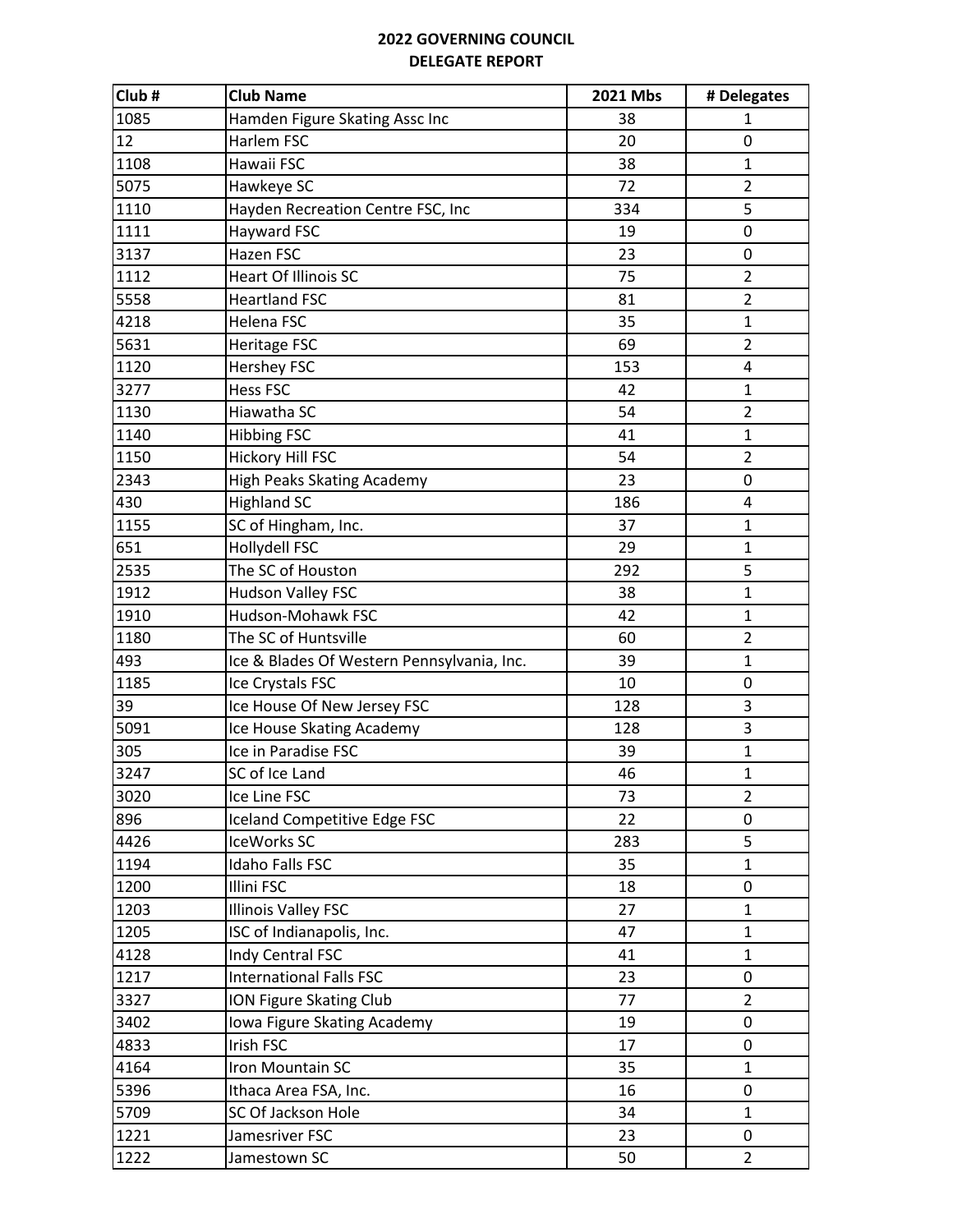| Club# | <b>Club Name</b>                 | 2021 Mbs    | # Delegates    |
|-------|----------------------------------|-------------|----------------|
| 1224  | Janesville FSC                   | 32          | 1              |
| 5606  | Jersey Coast FSC                 | 114         | 3              |
| 1230  | Johnstown FSC                    | 14          | $\mathbf 0$    |
| 1235  | Jordan Valley FSC                | 65          | $\overline{2}$ |
| 5317  | Juneau SC                        | 56          | $\overline{2}$ |
| 708   | Kansas City FSC                  | 101         | 3              |
| 533   | Keene FSC                        | 26          | $\mathbf{1}$   |
| 1265  | Kent SC                          | 44          | $\mathbf{1}$   |
| 829   | Kent Valley FSC                  | 21          | 0              |
| 4533  | Kettle Moraine FSC               | 100         | 3              |
| 5478  | Kingsgate SC                     | 147         | 3              |
| 5634  | Knickerbocker FSC                | 88          | $\overline{2}$ |
| 1260  | Knoxville FSC                    | 96          | $\overline{2}$ |
| 1276  | La Jolla FSC                     | 125         | 3              |
| 1281  | Lake Effect FSC                  | 48          | $\mathbf{1}$   |
| 1278  | Lake Minnetonka FSC              | 131         | 3              |
| 1290  | The SC of Lake Placid            | 78          | $\overline{2}$ |
| 1280  | Lake Region FSC                  | 28          | $\mathbf{1}$   |
| 3211  | Lakeland FSC                     | 33          | $\mathbf{1}$   |
| 4160  | Lakeland SC                      | 134         | 3              |
| 5124  | The Lakemont FSC, Inc            | 12          | 0              |
| 1292  | Lakes FSC                        | 26          | $\mathbf{1}$   |
| 1301  | Lakewood Winter Club             | 99          | $\overline{2}$ |
| 5133  | L'Anse-Baraga FSC                | 22          | 0              |
| 1310  | Lansing SC                       | 138         | 3              |
| 4806  | Lapeer SC                        | $\mathbf 0$ | $\pmb{0}$      |
| 3224  | Laramie FSC                      | 14          | $\mathbf 0$    |
| 1320  | Las Vegas FSC                    | 28          | $\mathbf{1}$   |
| 1293  | Laurel Ridge SC                  | 89          | $\overline{2}$ |
| 1344  | Liberty FSC Of Philadelphia      | 106         | 3              |
| 1350  | Lilac City FSC                   | 77          | $\overline{2}$ |
| 1360  | Lincoln Center Skate Club        | 75          | $\overline{2}$ |
| 1365  | Line Creek FSC                   | 81          | $\overline{2}$ |
| 1380  | Little Sun Valley SC, Inc.       | 0           | 0              |
| 4161  | Little Traverse FSC              | 13          | 0              |
| 3038  | Livonia Figure Skating Club      | 102         | 3              |
| 2312  | Lone Star FSC                    | 54          | $\overline{2}$ |
| 1410  | Los Angeles FSC                  | 386         | 6              |
| 461   | FSC of Louisiana                 | 19          | $\mathbf 0$    |
| 1420  | Louisville FSC                   | 25          | $\mathbf{1}$   |
| 1416  | Louisville Skating Academy, Inc. | 194         | 4              |
| 1422  | Lower Cape FSA, Inc.             | 54          | $\overline{2}$ |
| 1440  | FSC of Madison, Inc.             | 205         | 4              |
| 4404  | <b>Magic Blades FSC</b>          | 27          | $\mathbf{1}$   |
| 1445  | Magic City FSC                   | 53          | $\overline{2}$ |
| 1795  | SA of Maine                      | 59          | $\overline{2}$ |
| 3216  | Malone FSC                       | 21          | 0              |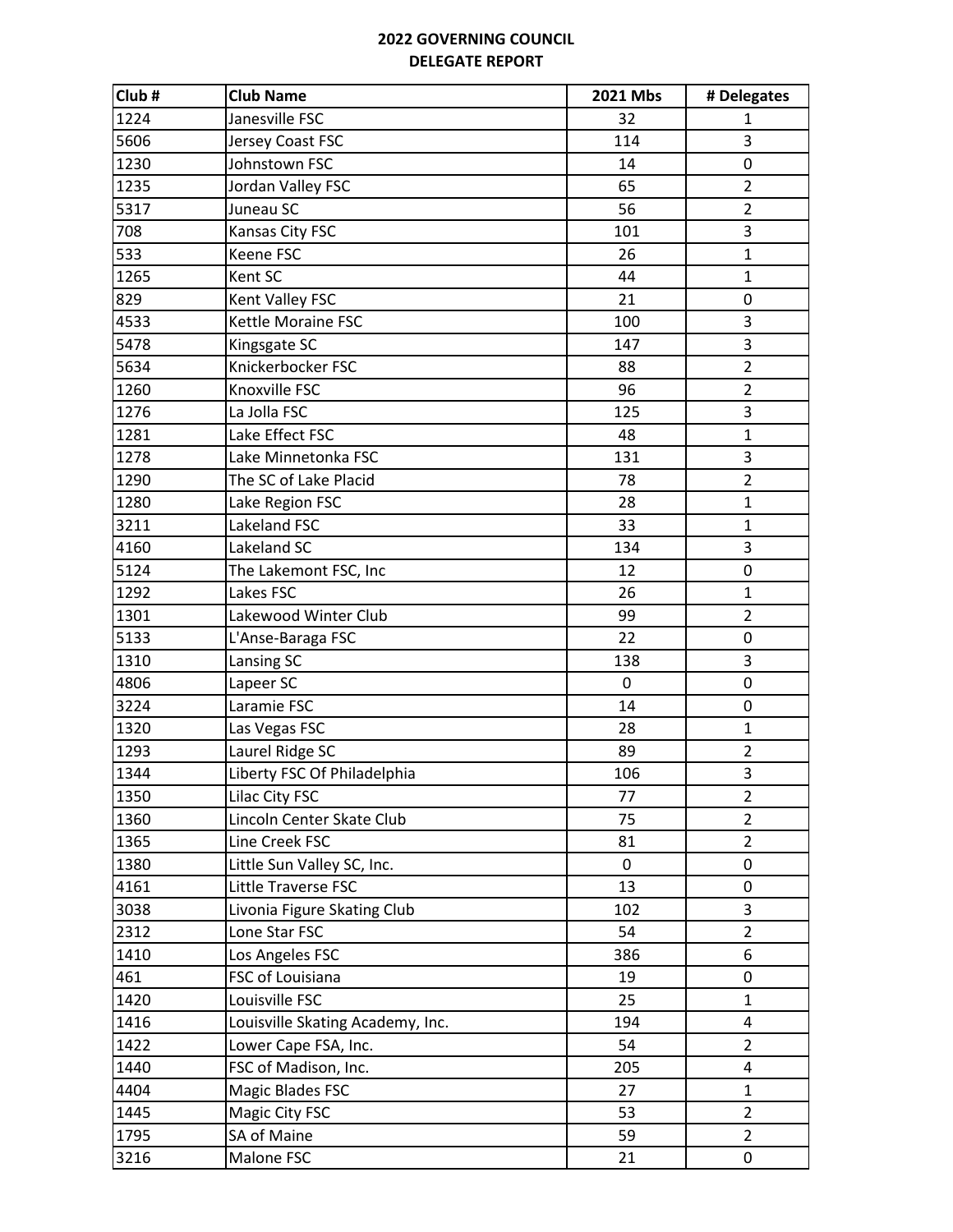| Club# | <b>Club Name</b>             | 2021 Mbs    | # Delegates    |
|-------|------------------------------|-------------|----------------|
| 4147  | <b>Manitowoc County FSC</b>  | 96          | 2              |
| 1453  | Mankato FSC                  | 46          | $\mathbf{1}$   |
| 1455  | Maplewood FSC                | 52          | $\overline{2}$ |
| 1465  | Marquette FSC                | 45          | 1              |
| 5628  | Marshfield Silver Laces FSC  | 63          | $\overline{2}$ |
| 1459  | Martha's Vineyard FSC        | 47          | $\mathbf{1}$   |
| 1461  | Mason-Dixon FSC              | 28          | $\mathbf{1}$   |
| 1467  | Massena FSC Inc              | 29          | $\mathbf{1}$   |
| 4652  | <b>McCall FSC</b>            | 25          | $\mathbf{1}$   |
| 4884  | Memorial FSC Of Houston      | 131         | 3              |
| 1469  | FSC Of Memphis               | 63          | $\overline{2}$ |
| 1472  | <b>Mentor FSC</b>            | 131         | 3              |
| 4958  | Merrimack Valley SC          | 35          | $\mathbf{1}$   |
| 2280  | Metro Edge FSC of Missouri   | 169         | 4              |
| 1470  | Metropolitan FSC, Inc.       | 24          | 0              |
| 4956  | Miami FSC                    | 105         | 3              |
| 1735  | Miami Skating Academy        | 52          | $\overline{2}$ |
| 1475  | Miami University             | 93          | $\overline{2}$ |
| 3182  | Michiana Ice FSC             | 18          | 0              |
| 1490  | Midland FSC                  | 47          | $\mathbf{1}$   |
| 1500  | FSC of Minneapolis           | 48          | $\mathbf 1$    |
| 1503  | Mississippi FSC              | $\mathbf 0$ | 0              |
| 4450  | Missoula FSC                 | 71          | $\overline{2}$ |
| 4290  | Missouri FSC                 | 57          | $\overline{2}$ |
| 3164  | Mitchell FSC                 | 22          | 0              |
| 1525  | SC of Morris NJ, Inc.        | 144         | 3              |
| 5562  | Mosinee Silverblades         | 72          | $\overline{2}$ |
| 1524  | Mount Washington Valley SC   | 18          | 0              |
| 5711  | Mountain Edge SC Of Colorado | 120         | 3              |
| 5298  | <b>Mountain View SC</b>      | 40          | $\mathbf{1}$   |
| 4414  | Moylan Premier SC            | 110         | 3              |
| 1526  | Mt. Clemens FSC              | 63          | $\overline{2}$ |
| 2470  | SC of Mt Lebanon             | 55          | $\overline{2}$ |
| 4396  | Mt. Pleasant FSC             | 44          | $\mathbf{1}$   |
| 5048  | Murray Silver Blades FSC     | 75          | $\overline{2}$ |
| 4412  | Muskegon Lakeshore FSC       | 34          | 1              |
| 4789  | Nantucket SC                 | 27          | 1              |
| 1533  | Nashville FSC                | 176         | 4              |
| 676   | <b>SC of Natick</b>          | 45          | $\mathbf{1}$   |
| 1545  | SC of Nevada                 | 90          | $\overline{2}$ |
| 1550  | New Canaan Winter Club       | 12          | 0              |
| 1651  | The New Edge FSC             | 168         | 4              |
| 69    | New England SC               | 73          | $\overline{2}$ |
| 1047  | New England West SC          | 24          | 0              |
| 1553  | The SC of New Hartford       | 42          | $\mathbf{1}$   |
| 1560  | New Haven SC, Inc.           | 12          | 0              |
| 1595  | FSC of New Orleans, Inc.     | 26          | $\mathbf{1}$   |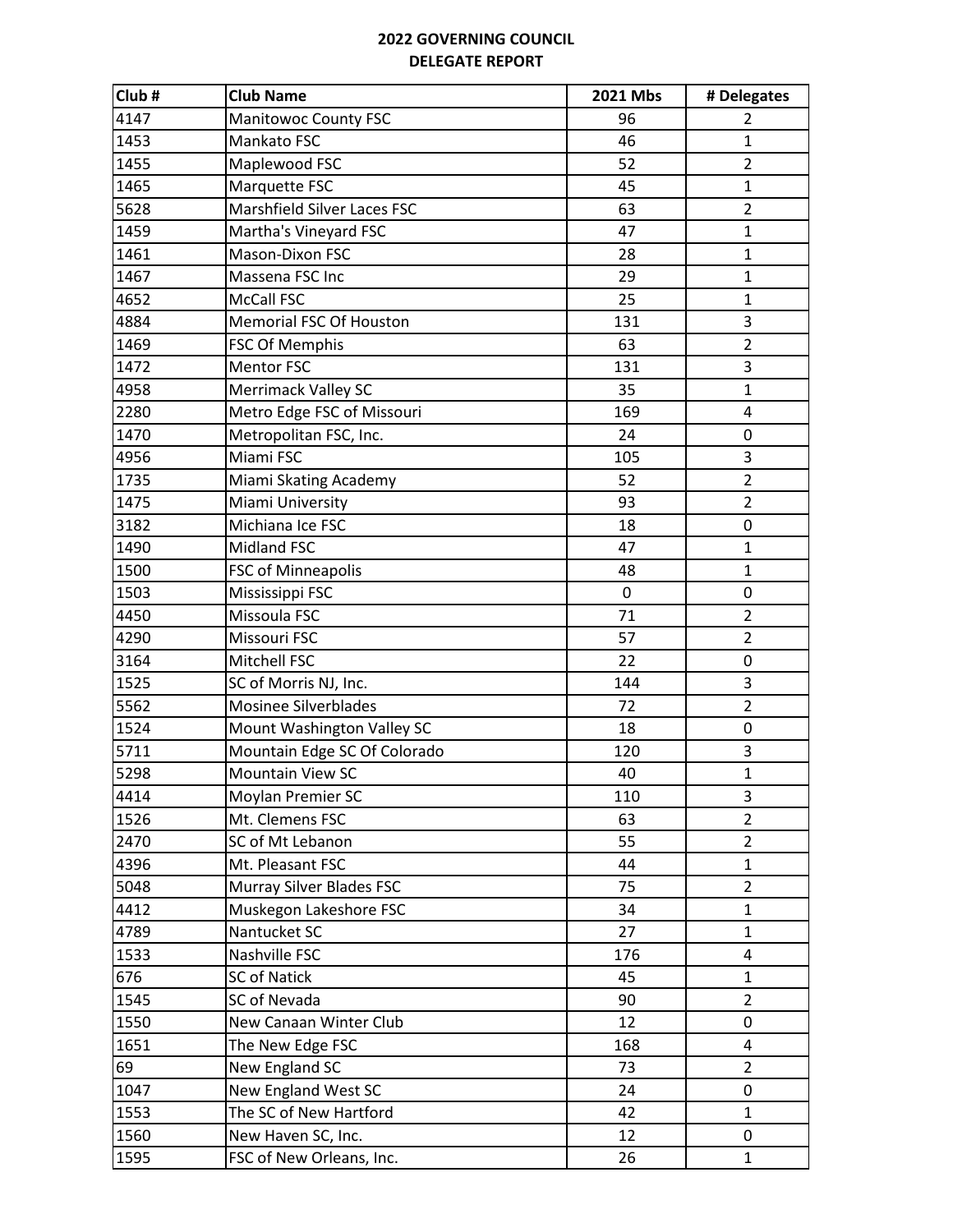| Club# | <b>Club Name</b>                 | 2021 Mbs       | # Delegates             |
|-------|----------------------------------|----------------|-------------------------|
| 1596  | New Prague FSC                   | 31             | 1                       |
| 1598  | New Ulm FSC                      | 16             | 0                       |
| 1580  | The SC of New York, Inc.         | 865            | 11                      |
| 1600  | <b>Niagara University SC</b>     | 39             | 1                       |
| 1790  | Nittany Valley FSC               | 63             | $\overline{2}$          |
| 1612  | Norfolk Norwood FSC              | 29             | $\mathbf{1}$            |
| 1623  | North Atlantic FSC               | 108            | 3                       |
| 1625  | North Country SC                 | $\pmb{0}$      | 0                       |
| 847   | The North County FSC             | 69             | $\overline{2}$          |
| 1619  | North Iowa FSC                   | 23             | 0                       |
| 1630  | North Jersey FSC Inc             | 323            | 5                       |
| 1620  | North Shore SC                   | 193            | $\overline{\mathbf{4}}$ |
| 1635  | North Star FSC                   | 86             | $\overline{2}$          |
| 3342  | North Star Figure Skating Club   | 0              | 0                       |
| 1621  | North Star FSA                   | 0              | 0                       |
| 63    | Northeast ISC At Valley Rinks    | 49             | $\mathbf{1}$            |
| 2522  | Northern Blades NSC FSC          | 113            | 3                       |
| 865   | Northern Ice SC                  | 321            | 5                       |
| 1611  | Northern Kentucky SC             | 65             | $\overline{2}$          |
| 1614  | Northern Lights FSC              | 101            | 3                       |
| 5465  | Northern Maine FSC               | 42             | $\mathbf 1$             |
| 1615  | SC of Northern Virginia          | 259            | 5                       |
| 4452  | Northshire FSC                   | 0              | 0                       |
| 1652  | Northwoods FSC                   | 20             | 0                       |
| 1657  | Norwich FSC                      | 35             | $\mathbf{1}$            |
| 1656  | SC of Novi                       | 167            | 4                       |
| 1661  | <b>Odessa Midland FSC</b>        | $\mathbf 0$    | 0                       |
| 1658  | Ogdensburg FSC                   | 40             | $\mathbf{1}$            |
| 1680  | Oklahoma City FSC, Inc.          | 137            | 3                       |
| 1700  | FSC of Omaha                     | 101            | 3                       |
| 4539  | Onyx-Suburban Skating Academy    | 502            | 7                       |
| 1468  | Orange County FSC                | 98             | $\overline{2}$          |
| 1710  | Oswego FSC, Inc.                 | 38             | $\mathbf{1}$            |
| 5372  | Oval FSC                         | 103            | 3                       |
| 1725  | Owatonna FSC                     | 25             | $\mathbf{1}$            |
| 1730  | Owensboro FSC                    | 17             | 0                       |
| 1737  | Ozark FSC                        | 73             | $\overline{2}$          |
| 5566  | Palm Beach FSC                   | 291            | 5                       |
| 4967  | Palmetto Skate Club              | 72             | $\overline{2}$          |
| 1746  | Palouse Hills SC                 | $\overline{4}$ | 0                       |
| 1747  | Panthers FSC, Inc.               | 171            | 4                       |
| 5272  | FSC Of Park City                 | 80             | $\overline{2}$          |
| 1750  | Park FSC, Inc.                   | 26             | $\mathbf{1}$            |
| 3233  | Park Rapids FSC                  | 18             | 0                       |
| 1755  | Pasadena FSC                     | 167            | 4                       |
| 5565  | Patriot FSC                      | 42             | $\mathbf{1}$            |
| 1760  | Pavilion SC of Cleveland Heights | 50             | $\overline{2}$          |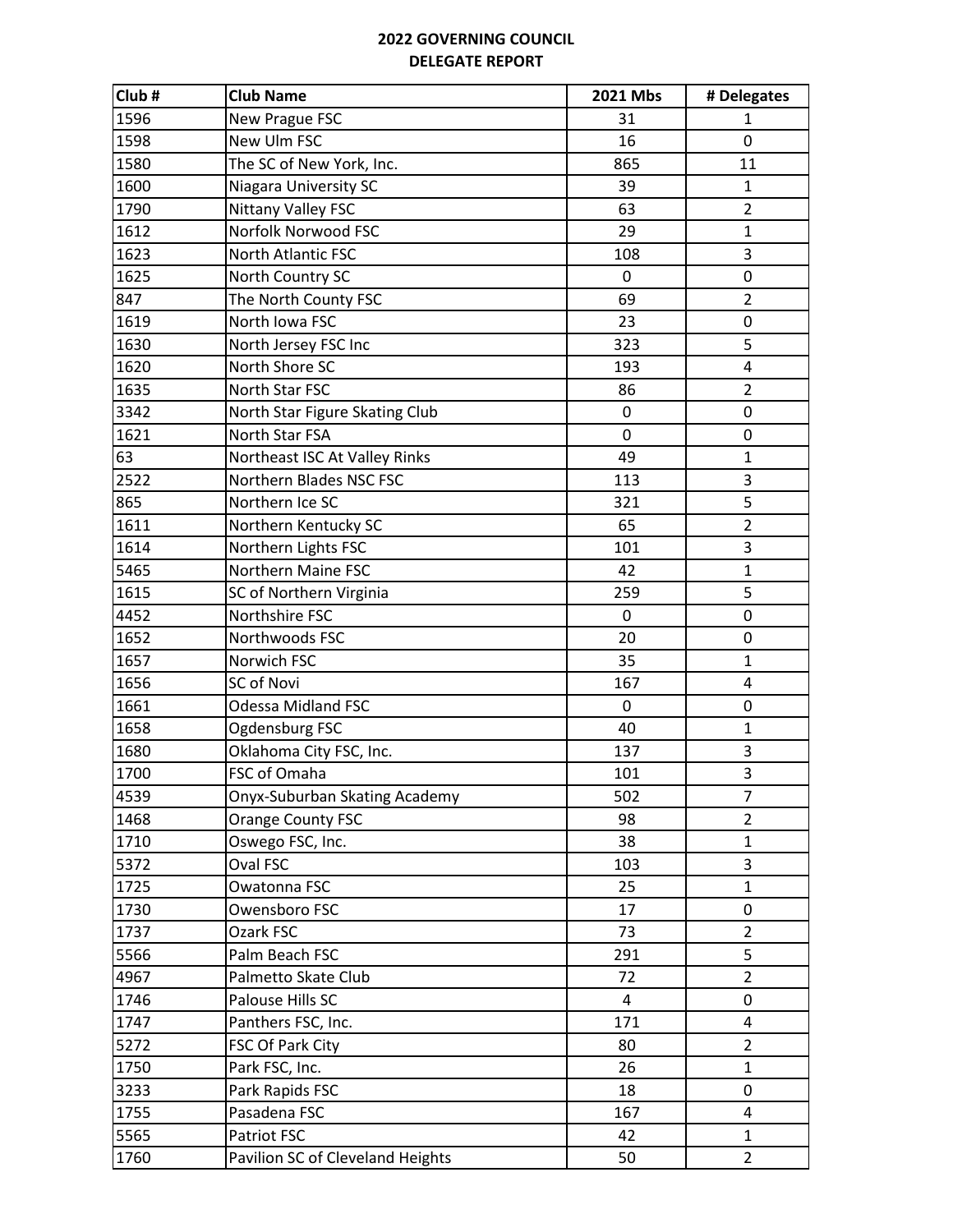| Club# | <b>Club Name</b>                       | 2021 Mbs     | # Delegates             |
|-------|----------------------------------------|--------------|-------------------------|
| 1880  | Pawtucket & Providence FSC             | 69           | 2                       |
| 1765  | Peaks FSC                              | 126          | 3                       |
| 1770  | Penguin FSC, Inc.                      | 99           | $\overline{2}$          |
| 820   | Peninsula SC                           | 258          | 5                       |
| 1800  | Philadelphia SC & HS                   | 213          | 4                       |
| 1810  | SC of Phoenix                          | 121          | 3                       |
| 1815  | Pilgrim SC                             | 61           | $\overline{2}$          |
| 1480  | Pines FSC                              | 234          | 4                       |
| 3481  | Piney Orchard Figure Skating Club      | $\mathbf{1}$ | 0                       |
| 1820  | Pittsburgh FSC, Inc.                   | 214          | 4                       |
| 1825  | Pittsfield FSC                         | 52           | $\overline{2}$          |
| 1835  | Plymouth FSC                           | 52           | $\overline{2}$          |
| 1826  | Point Mallard FSC                      | 0            | 0                       |
| 5197  | Port City SC, Inc                      | 19           | 0                       |
| 1850  | Port Huron FSC                         | 45           | $\mathbf{1}$            |
| 1860  | Portland ISC                           | 122          | 3                       |
| 1863  | Potsdam FSC                            | 53           | $\overline{2}$          |
| 1870  | Princeton SC, Inc.                     | 43           | $\mathbf{1}$            |
| 1885  | Pueblo FSC                             | 11           | 0                       |
| 1887  | FSC of the Quad-Cities                 | 82           | $\overline{2}$          |
| 1900  | Queen City FSC                         | 136          | 3                       |
| 4716  | Reading Figure Skating Club            | 38           | $\mathbf{1}$            |
| 1930  | Red River Valley FSC                   | 136          | 3                       |
| 4271  | <b>Red Rose FSC</b>                    | 93           | $\overline{2}$          |
| 5395  | <b>Revolutions SC</b>                  | 28           | $\mathbf{1}$            |
| 1934  | Rhinelander FSC                        | 36           | $\mathbf{1}$            |
| 1933  | Richmond FSC, Inc.                     | 233          | 4                       |
| 5329  | FSC Of Rio Rancho, NM                  | 33           | $\mathbf{1}$            |
| 1986  | Riverside FSC                          | 18           | 0                       |
| 1990  | Rochester FSC                          | 170          | 4                       |
| 5441  | Rockford SC                            | 105          | 3                       |
| 2012  | Rocky Mountain FSC                     | 118          | 3                       |
| 2018  | Roseville FSC                          | 87           | $\overline{2}$          |
| 2030  | Rye FSC, Inc.                          | 223          | 4                       |
| 2279  | Salt Lake Figure Skating               | 73           | $\overline{2}$          |
| 2069  | San Antonio FSC                        | 106          | 3                       |
| 2070  | San Diego FSC                          | 263          | 5                       |
| 2080  | The Skating Club of San Francisco, Inc | 304          | 5                       |
| 2405  | University ISC of San Jose             | 5            | 0                       |
| 2096  | Santa Fe SC                            | 41           | $\mathbf 1$             |
| 2100  | Santa Rosa FSC                         | 88           | $\overline{2}$          |
| 2105  | Saratoga Springs FSC                   | 45           | $\mathbf{1}$            |
| 168   | The SC of Saugerties, Inc.             | 45           | $\mathbf{1}$            |
| 4980  | <b>Scott Hamilton SC</b>               | 170          | $\overline{\mathbf{4}}$ |
| 2110  | Seattle SC                             | 121          | 3                       |
| 4443  | Seven Rivers FSC                       | 25           | $\mathbf{1}$            |
| 2115  | Shaker FSC                             | 112          | 3                       |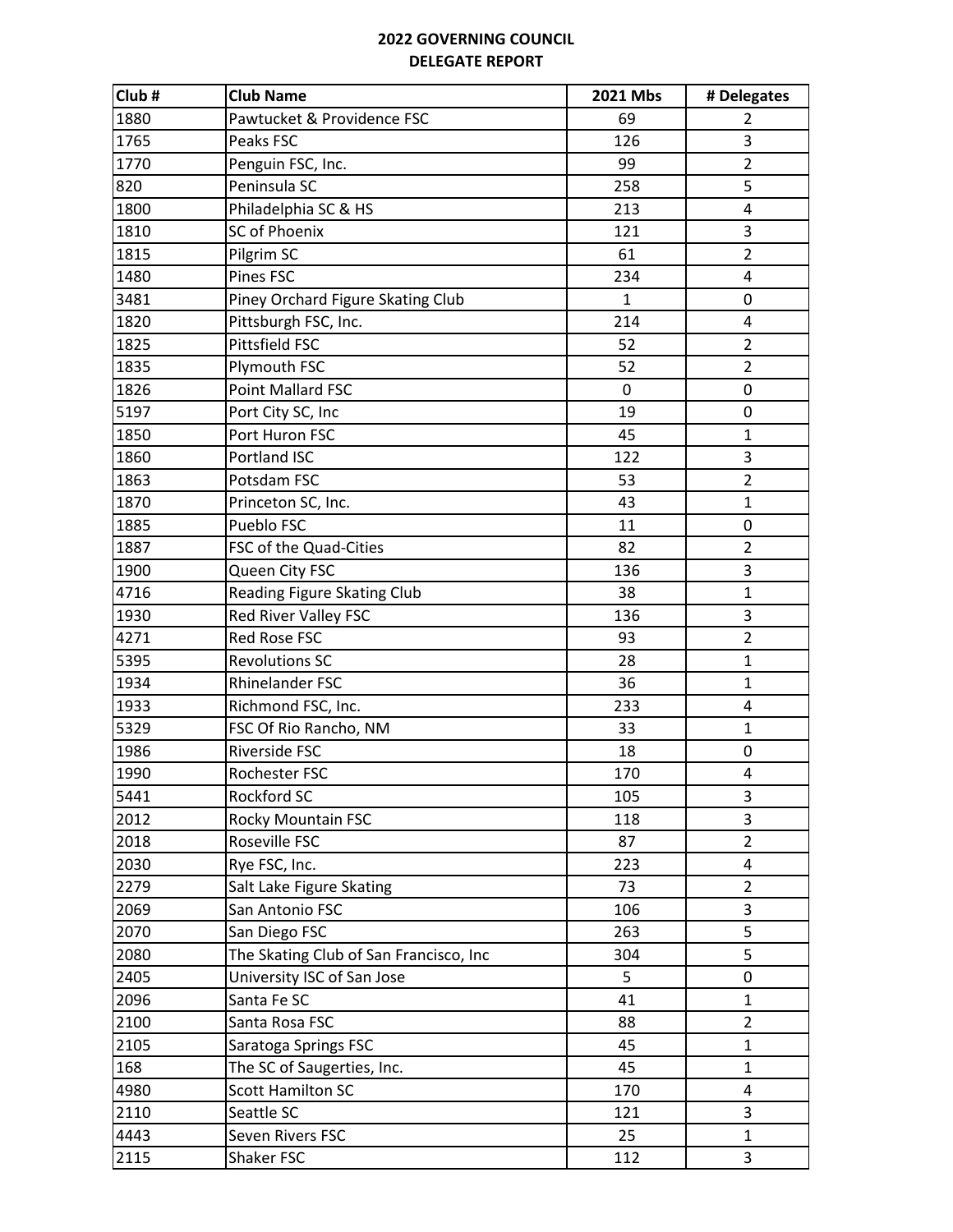| Club# | <b>Club Name</b>                     | 2021 Mbs       | # Delegates             |
|-------|--------------------------------------|----------------|-------------------------|
| 5148  | Shattuck - St. Mary's                | 41             | 1                       |
| 5327  | Sheboygan Lakers FSC                 | 65             | $\overline{2}$          |
| 3317  | Sheridan FSC                         | 25             | $\mathbf{1}$            |
| 5305  | Shoreline SC                         | 28             | $\mathbf{1}$            |
| 2117  | Sierra Nevada FSC                    | 26             | 0                       |
| 391   | Sikumi FSC                           | 30             | $\mathbf{1}$            |
| 1020  | Silver Blades FSC Inc. of Greater KC | 99             | $\overline{2}$          |
| 2122  | <b>Silver Streaks SC</b>             | $\overline{2}$ | 0                       |
| 5383  | <b>Sioux Falls FSC</b>               | 35             | $\mathbf{1}$            |
| 2134  | Sk8 Bay FSC                          | 39             | 1                       |
| 2130  | Skaneateles FSC                      | 37             | $\mathbf{1}$            |
| 2132  | <b>Skate Company Skating Club</b>    | 18             | 0                       |
| 1640  | Skokie Valley SC                     | 549            | $\overline{7}$          |
| 2138  | Smithfield FSC                       | 49             | $\mathbf{1}$            |
| 2142  | Sound Shore FSC                      | 19             | 0                       |
| 735   | South Dayton FSC                     | 67             | $\overline{2}$          |
| 2155  | South Shore SC                       | 45             | $\mathbf{1}$            |
| 1518  | SC of Southeastern Michigan          | 16             | 0                       |
| 367   | Southern Arizona FSC                 | 6              | 0                       |
| 2144  | FSC of Southern California           | 166            | 4                       |
| 2140  | SC of Southern Connecticut           | 101            | 3                       |
| 2146  | Southern Edge FSC                    | 41             | 1                       |
| 5710  | FSC Of Southern Maryland             | 31             | $\mathbf{1}$            |
| 1546  | SC of Southern New England           | 32             | $\mathbf{1}$            |
| 2145  | Southern New Hampshire SC            | 64             | $\overline{2}$          |
| 1983  | SC Of Southern New Jersey            | 63             | $\overline{2}$          |
| 2147  | Southern Oregon FSC                  | 23             | 0                       |
| 3119  | Southern Valley FSC                  | 36             | $\mathbf{1}$            |
| 2149  | Southern Wisconsin FSC, Inc.         | 58             | $\overline{2}$          |
| 2157  | Southgate FSC                        | 109            | 3                       |
| 2166  | Southport SC                         | 63             | $\overline{2}$          |
| 2412  | Southwest Florida FSC                | 114            | 3                       |
| 5509  | Space City FSC                       | 14             | 0                       |
| 5174  | Space Coast Ice Plex FSC             | 145            | 3                       |
| 2170  | Spokane FSC, Inc                     | 73             | $\overline{2}$          |
| 2085  | Springfield FSC                      | 103            | 3                       |
| 2185  | St. Clair Shores FSC                 | 150            | $\overline{\mathbf{4}}$ |
| 2187  | St. Cloud FSC                        | 54             | $\overline{2}$          |
| 1890  | The St. James FSC                    | $\mathbf{1}$   | 0                       |
| 2188  | St. Joseph FSC, Inc.                 | 101            | 3                       |
| 2190  | St. Lawrence FSC, Inc.               | 38             | 1                       |
| 2195  | St. Louis SC                         | 70             | $\overline{2}$          |
| 2205  | St. Moritz ISC, Inc.                 | 355            | 6                       |
| 2210  | St. Paul FSC, Inc                    | 162            | $\overline{4}$          |
| 2211  | St. Peters FSA                       | 96             | $\overline{2}$          |
| 4349  | Star City FSC                        | 45             | $\mathbf{1}$            |
| 2212  | Star of the North SC                 | 18             | 0                       |
|       |                                      |                |                         |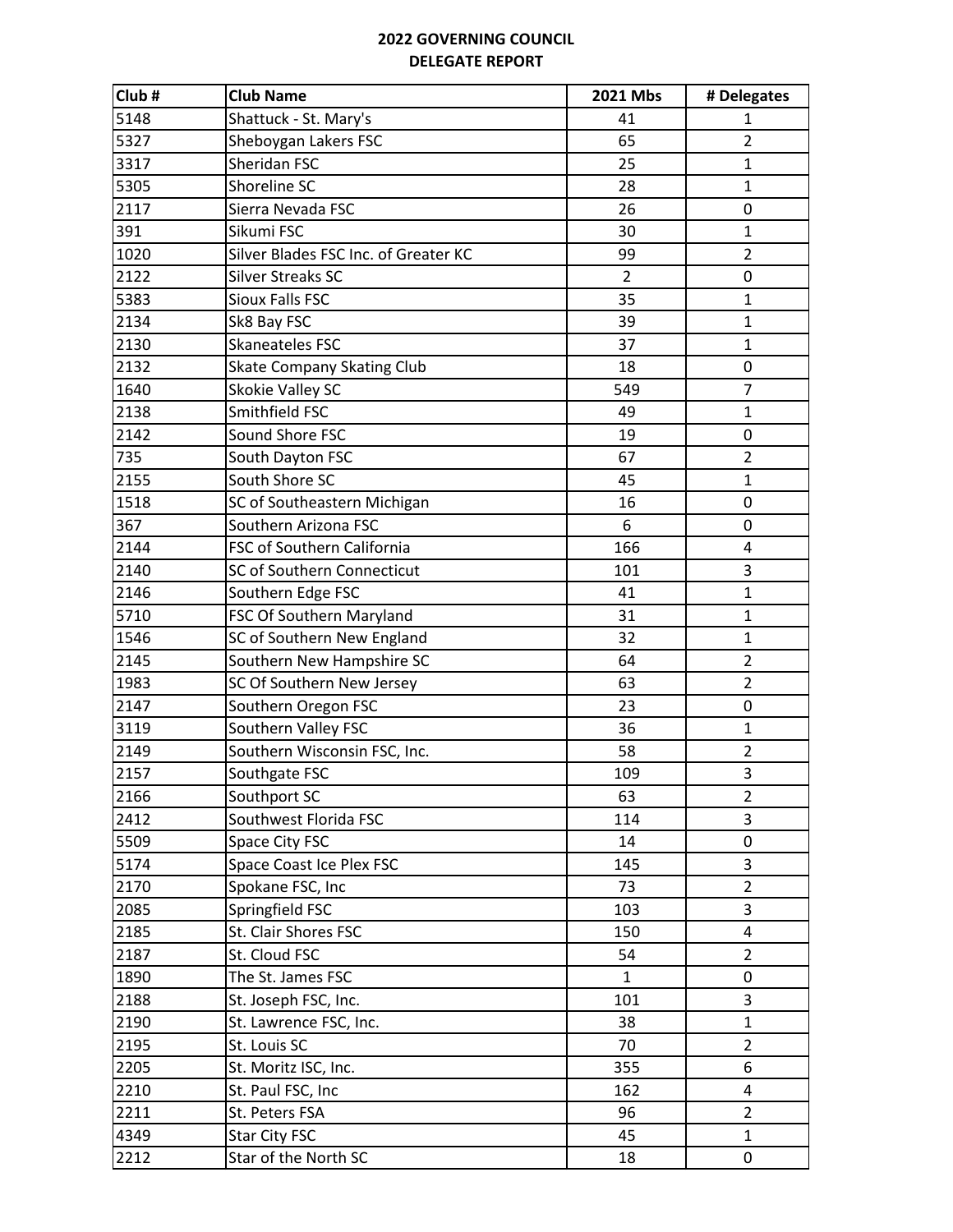| Club# | <b>Club Name</b>                          | 2021 Mbs       | # Delegates             |
|-------|-------------------------------------------|----------------|-------------------------|
| 2215  | Starlight Ice Dance Club                  | 216            | 4                       |
| 4188  | Steamboat SC                              | 45             | $\mathbf{1}$            |
| 2216  | <b>Stockton FSC</b>                       | 14             | 0                       |
| 1045  | The Strongsville SC                       | 68             | $\overline{2}$          |
| 3153  | Summit Skating Inc                        | 24             | 0                       |
| 5144  | Summit FSC Of NC, Inc                     | 77             | $\overline{2}$          |
| 2240  | Sun Valley FSC, Inc.                      | 157            | $\overline{\mathbf{4}}$ |
| 2250  | <b>Superior FSC</b>                       | $\mathbf 0$    | $\mathbf 0$             |
| 2251  | Swan City Ice Skaters                     | 66             | $\overline{2}$          |
| 2252  | Sycamore ISC                              | 65             | $\overline{2}$          |
| 2255  | Symmetric FSC                             | $\mathbf 0$    | 0                       |
| 2270  | Syracuse FSC, Inc                         | 64             | $\overline{2}$          |
| 3335  | Tacoma FSC                                | 26             | $\mathbf{1}$            |
| 701   | Tampa Bay SC                              | 146            | 3                       |
| 943   | <b>Texas Gulf Coast FSC</b>               | 191            | $\overline{4}$          |
| 2275  | Thief River Falls SC                      | 39             | $\mathbf{1}$            |
| 2276  | Thomas Creek FSC                          | 99             | $\overline{2}$          |
| 2288  | Thoroughbred FSC                          | 64             | $\overline{2}$          |
| 388   | Three Rivers FSC                          | 87             | $\overline{2}$          |
| 3195  | Thunderbirds FSC                          | 37             | $\mathbf{1}$            |
| 2277  | <b>Tidewater FSC</b>                      | 136            | 3                       |
| 2278  | Timberline SC                             | 41             | $\mathbf{1}$            |
| 2345  | <b>Traverse City FSC</b>                  | 73             | $\overline{2}$          |
| 5316  | <b>Triangle FSC</b>                       | 212            | 4                       |
| 2314  | <b>Tri-Cities FSC</b>                     | 26             | $\mathbf{1}$            |
| 5405  | <b>Tri-State Toe Picks FSC</b>            | 44             | $\mathbf{1}$            |
| 1610  | Tri-Valley FSC                            | $\overline{2}$ | $\mathbf 0$             |
| 2318  | Troy Academy of Figure Skating            | 32             | $\mathbf{1}$            |
| 2320  | Troy SC                                   | 54             | $\overline{2}$          |
| 2330  | <b>Tucson FSC</b>                         | $\pmb{0}$      | 0                       |
| 2340  | Tulsa FSC, Inc                            | 81             | $\overline{2}$          |
| 2348  | Uncle Sam SC                              | 21             | 0                       |
| 4947  | Union Arena SC                            | 12             | 0                       |
| 2390  | Utah FSC                                  | 92             | $\overline{2}$          |
| 2393  | SC Of Utica - Whitestown                  | 56             | $\overline{2}$          |
| 2394  | Vaca Valley FSC, Inc.                     | 74             | $\overline{2}$          |
| 2395  | Vacationland FSC, Inc.                    | 34             | $\mathbf{1}$            |
| 2400  | SC Of Vail, Inc.                          | 42             | $\mathbf{1}$            |
| 2407  | <b>Valley FSC</b>                         | 53             | $\overline{2}$          |
| 3183  | Vegas Golden Knights Center of Excellence | 132            | 3                       |
| 2420  | Wagon Wheel FSC                           | 103            | 3                       |
| 2431  | Wallace FSC, Inc.                         | 30             | $\mathbf{1}$            |
| 2435  | <b>Warwick Figure Skaters</b>             | 152            | 4                       |
| 2437  | Wasatch FSC                               | 65             | $\overline{2}$          |
| 2460  | <b>Washington FSC</b>                     | 827            | 10                      |
| 2475  | FSC of Watertown, Inc.                    | 38             | $\mathbf{1}$            |
| 4205  | Watertown FSC (SD)                        | 50             | $\overline{2}$          |